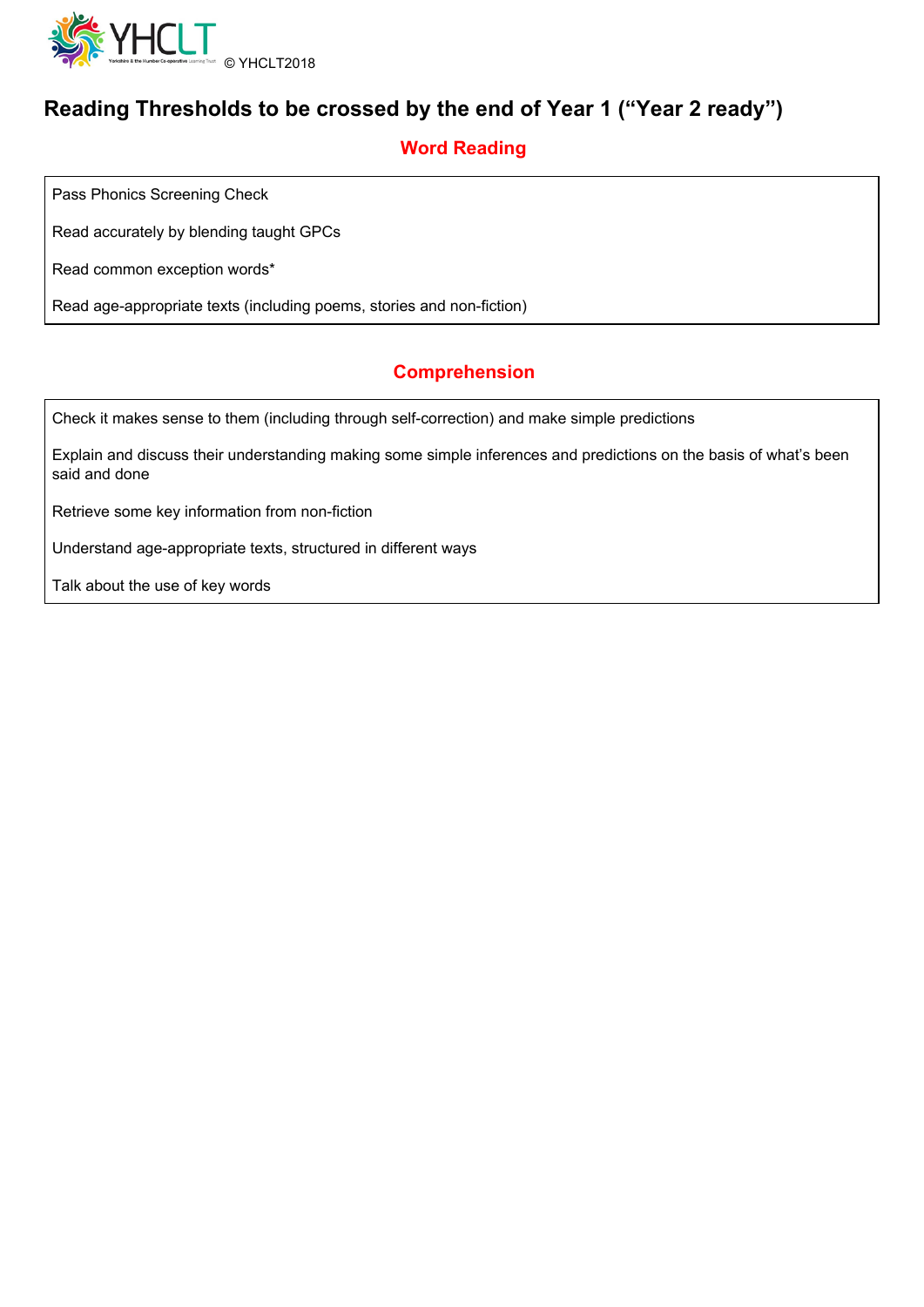

# **Reading Thresholds to be crossed by the end of Year 2 ("Year 3 ready")**

### **Word Reading**

**Read accurately most words of two or more syllables**

**Read most words containing common suffixes\***

**Read words accurately and fluently without over sounding and blending, e.g. at over 90 words per minute**

**Sound out most unfamiliar words accurately, without undue hesitation. Read most common exception words\*.**

Read age-appropriate texts (including poems, stories and non-fiction)

### **Comprehension**

**Check it makes sense to them, make simple predictions and ask questions**

**Answer questions and make some inferences on the basis of what is being said and done**

Retrieve key information from non-fiction

Understand age-appropriate texts, structured in different ways

Talk about an author's choice of words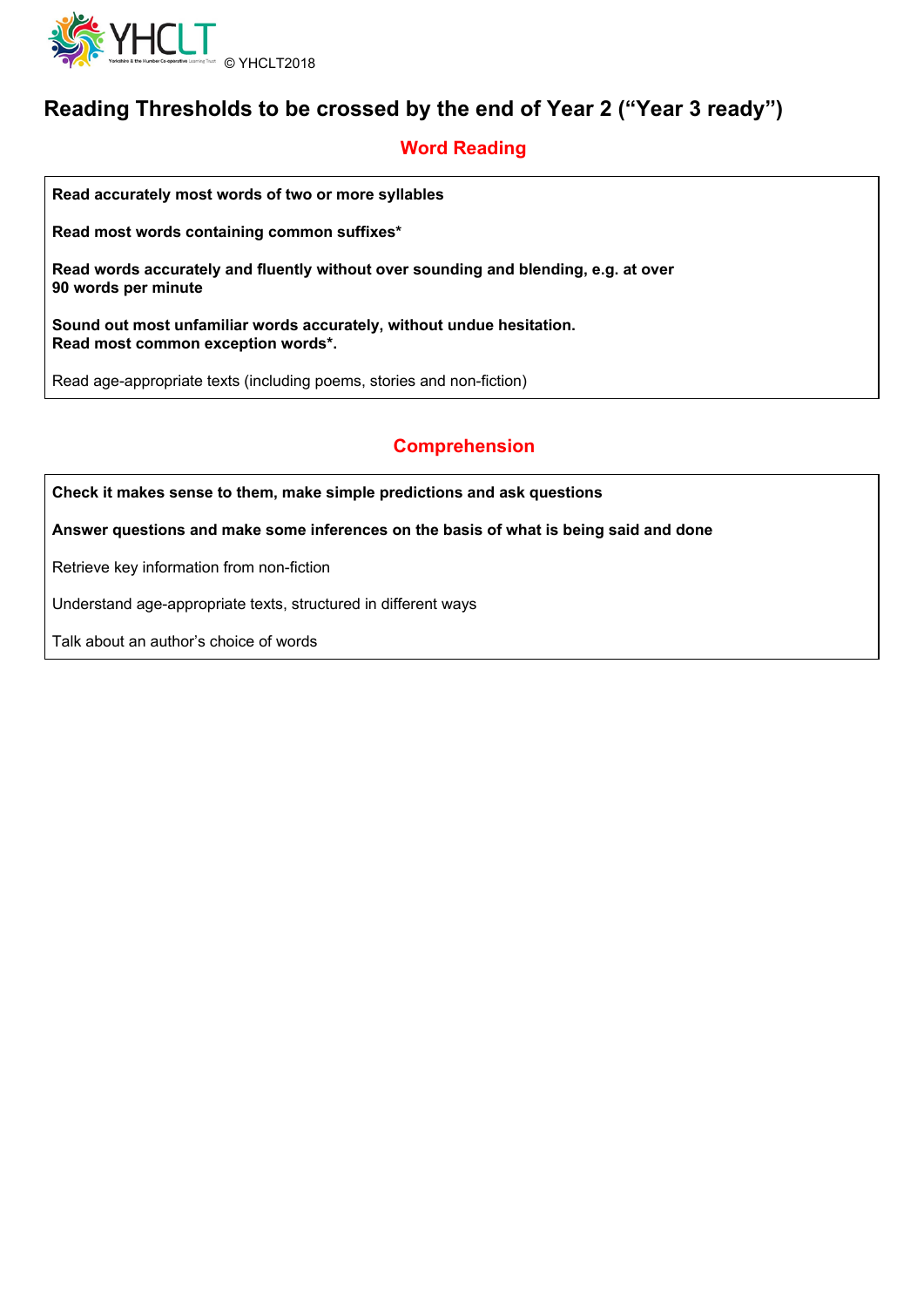

# **Reading Thresholds to be crossed by the end of Year 3 ("Year 4 ready")**

## **Word Reading**

Apply their growing knowledge of root words, prefixes and suffixes to read aloud\*

Read some words on the Y3/4 word list

Read age-appropriate texts fluently (including poems, stories and non-fiction)

#### **Comprehension**

Ask questions to improve their understanding of a text and predict what might happen from details stated

Explain and discuss their understanding making some simple inferences and begin to evidence them

Retrieve key information from non-fiction

Understand age-appropriate texts, structured in different ways

Begin to identify themes and conventions in a range of books

Begin to discuss words and phrases that capture the reader's interest (e.g. metaphor, simile, imagery, style and effect)

Use a range of strategies to check the meaning of unknown words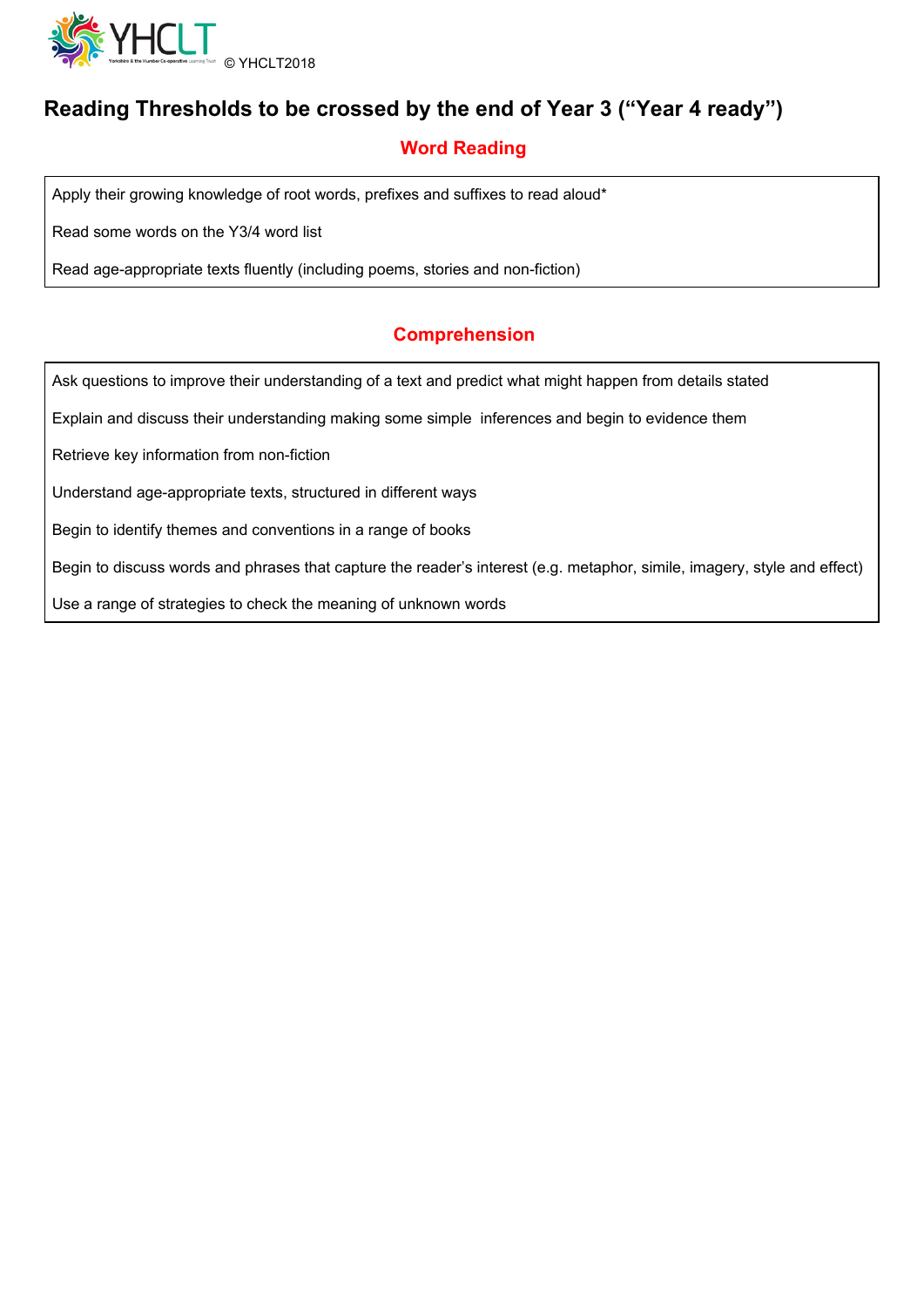

# **Reading Thresholds to be crossed by the end of Year 4 ("Year 5 ready")**

## **Word Reading**

Apply their growing knowledge of root words, prefixes and suffixes to read aloud\*

Read most words on the Y3/4 word list

Read age-appropriate texts fluently (including poems, stories and non-fiction)

#### **Comprehension**

Shows clear understanding of a text by asking questions to improve their understanding and predict what might happen from details stated and implied

Explain and discuss their understanding making some simple inferences and evidence them

Retrieve information from non-fiction

Understand age-appropriate texts, structured in different ways

Identify themes and conventions in a wide range of books

Identify how language contributes to meaning (e.g. metaphor, simile, imagery, style and effect)

Use a range of strategies to check the meaning of unknown words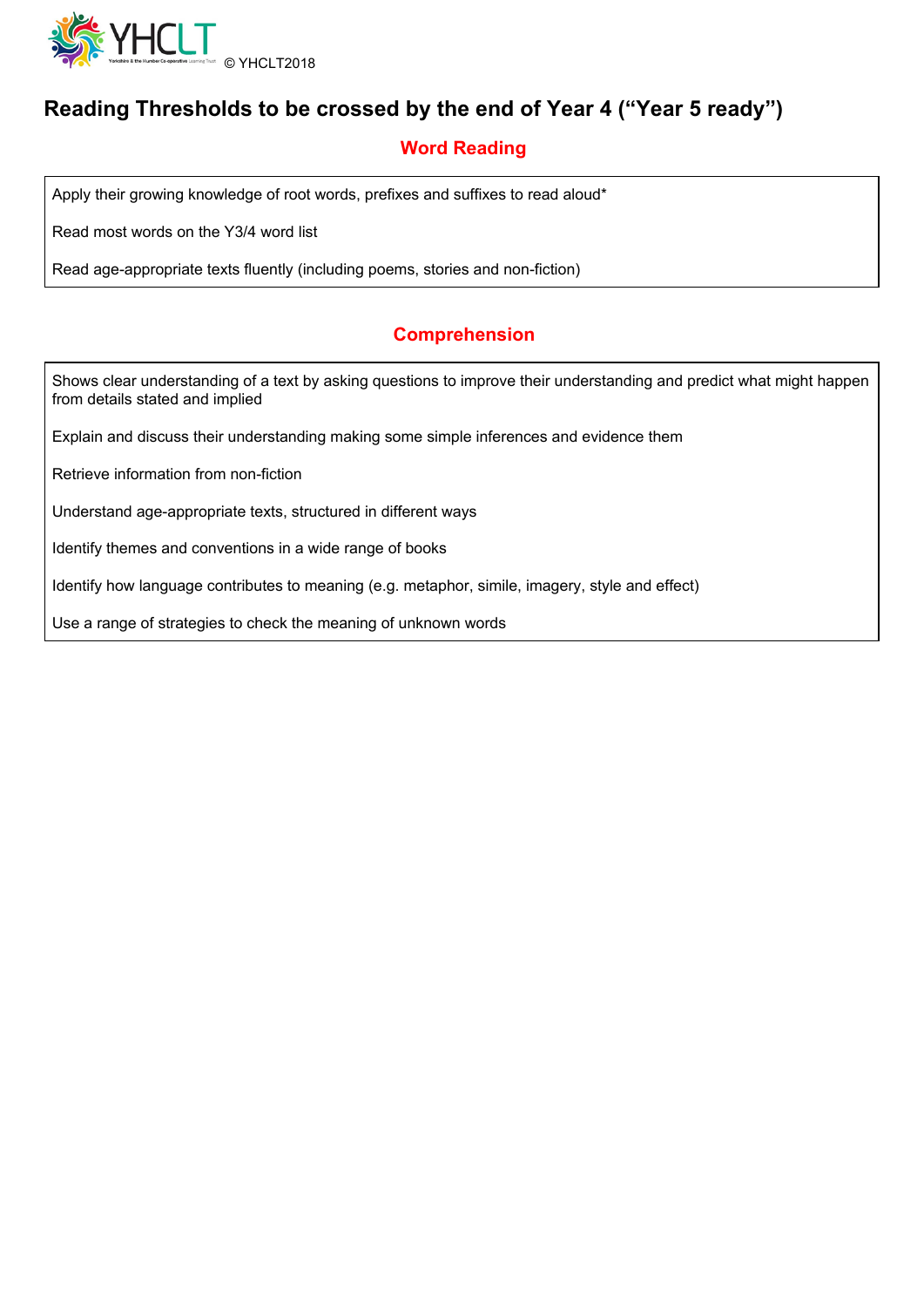

# **Reading Thresholds to be crossed by the end of Year 5 ("Year 6 ready")**

## **Word Reading**

Apply their growing knowledge of root words, prefixes and suffixes to read aloud\*

Read some words on the Y5/6 word lists

Read fluently and understand age-appropriate texts across the curriculum (including poems, stories and non-fiction)

Read aloud with intonation that shows understanding

#### **Comprehension**

Shows clear understanding of a text by making predictions, asking questions and summarising

Explain and discuss their understanding making some inferences and justify them with evidence

Retrieve information from non-fiction

Understand age-appropriate texts, structured in different ways

Begin to make comparisons within and across books

Identify how language contributes to meaning, using correct terminology (e.g. metaphor, simile, imagery, style and effect)